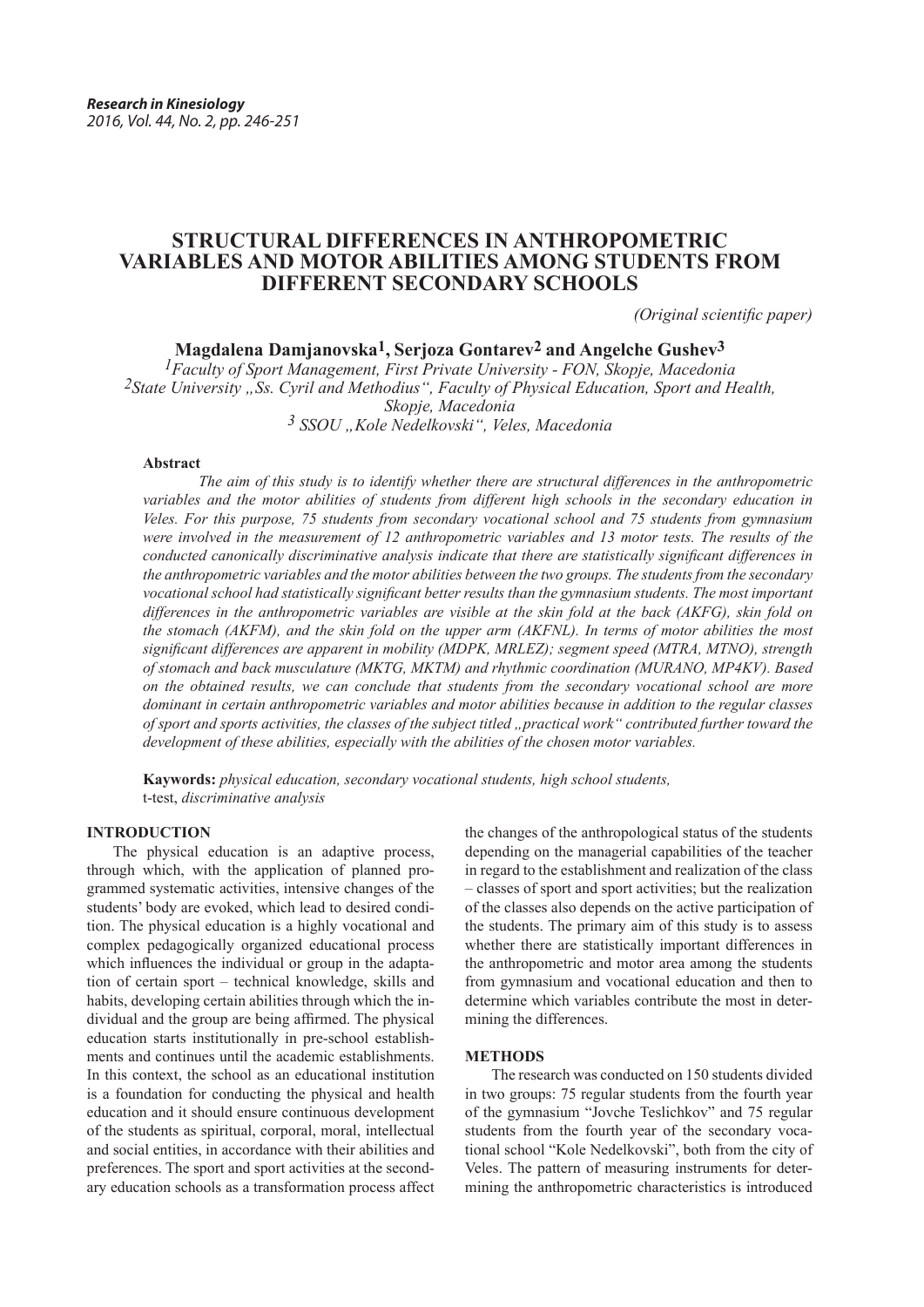through 12 anthropometric variables, measured according to the International Biological Program (IBP – Winer and Lourie 1968). The variables for assessment of the morphological characteristics have been chosen to cover the four-dimensional morphological area (according to Kurelić et al., 1975). From each area three variables are taken: body height (AVIS), legs length (ADNO), arms length (ADRA), shoulders width (ASRA), elbow diameter (ADLA), pelvis width (ASKA), body weight (ATEZ), bust size (AOGK), upper arm size (AONL), skin fold on back (AKDG), skin fold on stomach (AKDM), skin fold on upper arm (AKDNL). The pattern of the motor tests consists of 13 tests: twisting with bat (MIPAL), deep bow on bench (MDPK) cross-leg movement from lying back position (MRLPG), body lifting from lying back position (MKTLG), body lifting from lying stomach position (MKLM), holding hands high with twisted hands (MIVIS), Hexagon test (MTHE), Illinois test (MTIL), test 96369 with turning of 180º (MT96369), hand tapping (MTRA), leg tapping (MTNO), hand and leg striking in corner of a room (MURANO) and hopping in four squares (MP4kv). The data gathered from this research are processed with the program package Statistics for Windows Version 8.0. An arithmetic average has been calculated for every morphological feature and motor ability, t-test for independent patterns between the two groups and canonically discriminative analysis for determining the structural differences between the two groups in morphological and motor variables.

# **RESULTS**

With differentiating the arithmetic average in the morphological area among the students from the secondary vocational school and the gymnasium, it can be concluded that the groups are statistically different in the gained results from the t-test (Table 1.). The results are in regard to the students who study at the secondary vocational school with the anthropometric variables which determine the longitude dimensionality and the fat quantity of the body within the following variables: legs length (ADNO), skin fold on stomach (AKDM), skin fold on back (AKDG) and upper arm skin fold (AKDN). There are no statistically significant differences with the other anthropometric variables between the two groups of students.

But with the differentiating the arithmetic average in the area of motor skills (t-test Table 2.), we can note that the students from the secondary vocational school statistically show significantly better results almost in all motor tests, while the students from the gymnasium show better results only in the test 96369 with turning of 180º in regard to the students from the secondary vocational school.

With the aim of determining the structural differences in the anthropometric measures among the students from the gymnasium and the students from the secondary vocational school, the canonically discriminative analysis has been applied. In the anthropometric area (Table 3.) we can notice that the Wiliks' Lambda is 0.55 high, which indicates that the differences between the examinees are on significant Sig=0.00 level. A discriminative function has been drawn which statistically discriminates significantly the examinees in the examined area of the variables. The quotient of the canonic correlation shows that the gained discriminative function covers 67% of the explained inter-group variable. The anthropometric measures from the subcutaneous fat weaving ("skin fold on back", "skin fold on stomach" and "skin fold on upper arm") have the greatest contribution to the discriminative function – they discriminate the subsamples of the first discriminative function the most. The explained quotient with correlation to the whole set anthropometric variables has the highest value (Chi - sqr = 83.54). Statistically important projection with negative sign on the first discriminative function has the

|  | Table 1. T-test, differences between students from secondary vocational education |  |  |  |
|--|-----------------------------------------------------------------------------------|--|--|--|
|  | and gymnasium students in certain anthropometric variables                        |  |  |  |

|              | Mean          |           |         |        |      |  |
|--------------|---------------|-----------|---------|--------|------|--|
| Variables    | S. Vocational | Gymnasium | t-test  | df     | p    |  |
| <b>AVIS</b>  | 177,93        | 175,51    | 1,61    | 148,00 | 0,11 |  |
| <b>ADNO</b>  | 93,83         | 88,54     | 3,35    | 148,00 | 0,00 |  |
| <b>ADRA</b>  | 175,97        | 173,41    | $-0,16$ | 148,00 | 0,87 |  |
| <b>ASRA</b>  | 38,63         | 37,34     | 1,69    | 148,00 | 0,09 |  |
| <b>ADLA</b>  | 67,94         | 67,66     | 0,02    | 148,00 | 0,98 |  |
| <b>ASKAR</b> | 29,45         | 28,97     | 0,92    | 148,00 | 0,36 |  |
| <b>ATEZ</b>  | 70,43         | 73,31     | $-0,90$ | 148,00 | 0,37 |  |
| <b>AOGK</b>  | 91,50         | 91,08     | 0,31    | 148,00 | 0,76 |  |
| <b>AONL</b>  | 28,93         | 29,96     | $-0,28$ | 148,00 | 0,78 |  |
| <b>AKDG</b>  | 9,47          | 14,92     | $-2,31$ | 148,00 | 0,02 |  |
| <b>AKDM</b>  | 9,89          | 15,74     | $-7,15$ | 148,00 | 0,00 |  |
| <b>AKDN</b>  | 7,46          | 11,51     | $-3,70$ | 148,00 | 0,00 |  |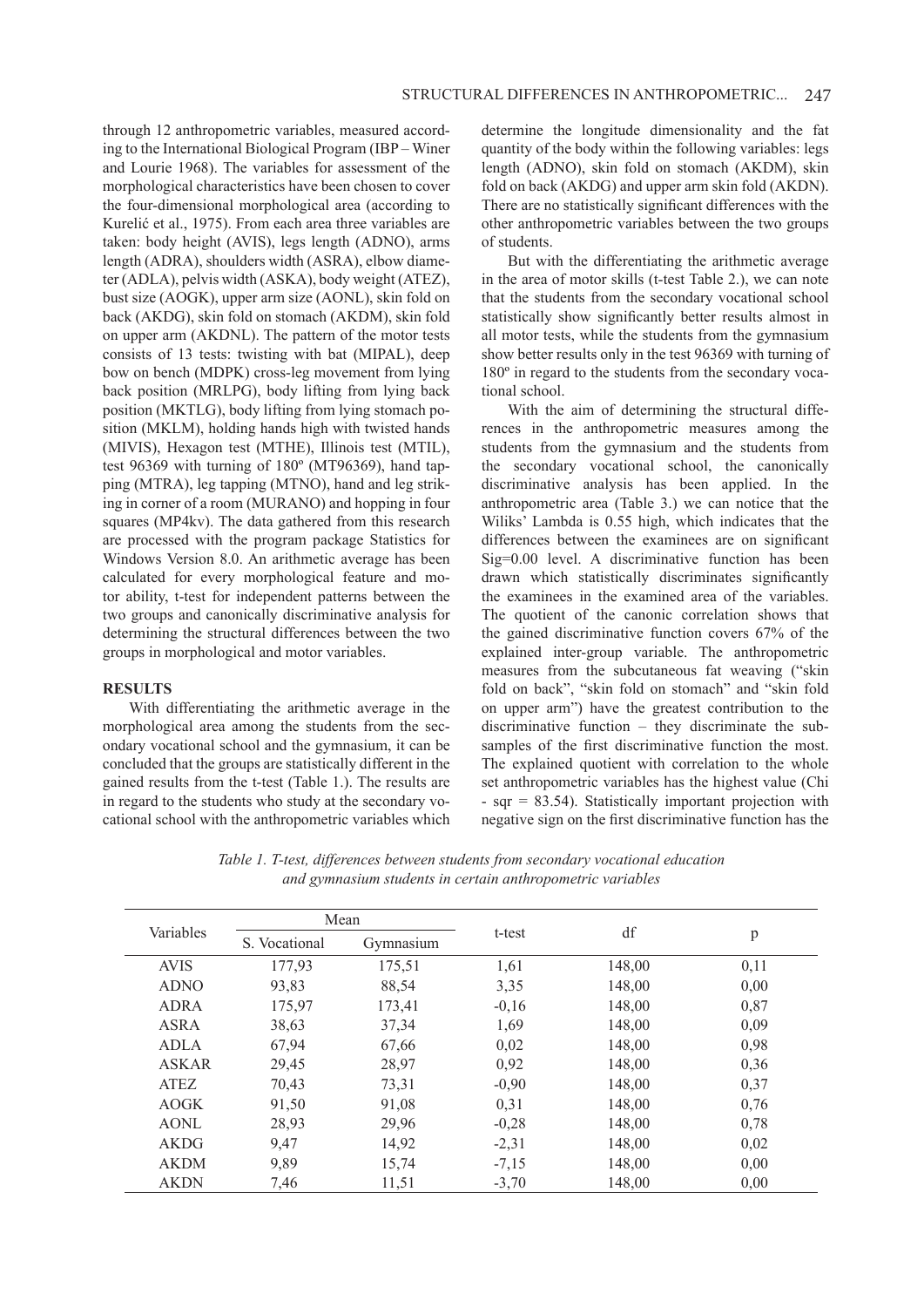|              |               | Mean      |         |        |      |  |
|--------------|---------------|-----------|---------|--------|------|--|
| Variables    | S. Vocational | Gymnasium | t-test  | df     | p    |  |
| <b>MIPAL</b> | 92,75         | 109,44    | $-5,57$ | 148,00 | 0,00 |  |
| <b>MDPK</b>  | 40,36         | 24,91     | 12,12   | 148,00 | 0,00 |  |
| <b>MRLEZ</b> | 94,27         | 77,04     | 6,42    | 148,00 | 0,00 |  |
| <b>MKTG</b>  | 25,29         | 18,44     | 9,93    | 148,00 | 0,00 |  |
| <b>MKTV</b>  | 23,67         | 15,51     | 11,97   | 148,00 | 0,00 |  |
| <b>MIVIS</b> | 37,47         | 17,15     | 5,86    | 148,00 | 0,00 |  |
| <b>MTHE</b>  | 10,93         | 13,14     | $-6,29$ | 148,00 | 0,00 |  |
| <b>MTIL</b>  | 16,73         | 17,36     | $-1,74$ | 148,00 | 0,08 |  |
| MT96369      | 10,70         | 26,89     | $-1,07$ | 148,00 | 0,29 |  |
| <b>MTRA</b>  | 41,80         | 27,99     | 10,97   | 148,00 | 0,00 |  |
| <b>MTNO</b>  | 38,60         | 27,55     | 10,99   | 148,00 | 0,00 |  |
| <b>MURNA</b> | 7,85          | 4,51      | 7,96    | 148,00 | 0,00 |  |
| MP4KV        | 7,24          | 5,28      | 7,44    | 148,00 | 0,00 |  |
| <b>MIPAL</b> | 92,75         | 109,44    | $-5,57$ | 148,00 | 0,00 |  |

|  | Table 2. T-test, differences between gymnasium students and secondary |  |  |  |
|--|-----------------------------------------------------------------------|--|--|--|
|  | vocational education students in some motor variables                 |  |  |  |

*Table 3. Discriminative analysis of anthropometric measures among students in secondary vocational school and gymnasium* 

| Eigenvalue | $%$ of<br>Variance | Canonical<br>Correlation                                                                                                                     | Wilks <sup>c</sup><br>Lambda | Chi-<br>square                                                                              | df    | Sig. |
|------------|--------------------|----------------------------------------------------------------------------------------------------------------------------------------------|------------------------------|---------------------------------------------------------------------------------------------|-------|------|
| ,808       | 100,00             | 0,67                                                                                                                                         | 0,55                         | 83,54                                                                                       | 12,00 | 0,00 |
|            |                    |                                                                                                                                              |                              |                                                                                             |       |      |
|            |                    | Variables                                                                                                                                    |                              | $\mathbf{1}$                                                                                |       |      |
|            |                    | <b>AKDM</b><br><b>AKDG</b><br><b>AKDN</b><br><b>ADNO</b><br><b>AVIS</b><br>ASRA<br><b>ADRA</b><br><b>AONL</b><br><b>ATEZ</b><br><b>ASKAR</b> |                              | 0,71<br>0,66<br>0,61<br>$-0,30$<br>$-0,21$<br>$-0,20$<br>$-0,15$<br>0,15<br>0,14<br>$-0,08$ |       |      |
|            |                    | <b>ADLA</b><br><b>AOGK</b>                                                                                                                   |                              | $-0,04$<br>$-0,02$                                                                          |       |      |
|            |                    |                                                                                                                                              |                              |                                                                                             |       |      |
|            |                    | School                                                                                                                                       |                              | Centroids                                                                                   |       |      |
|            |                    | Sec. Vocational<br>school                                                                                                                    |                              | $-0,89$                                                                                     |       |      |
|            |                    | Gymnasium                                                                                                                                    |                              | 0,90                                                                                        |       |      |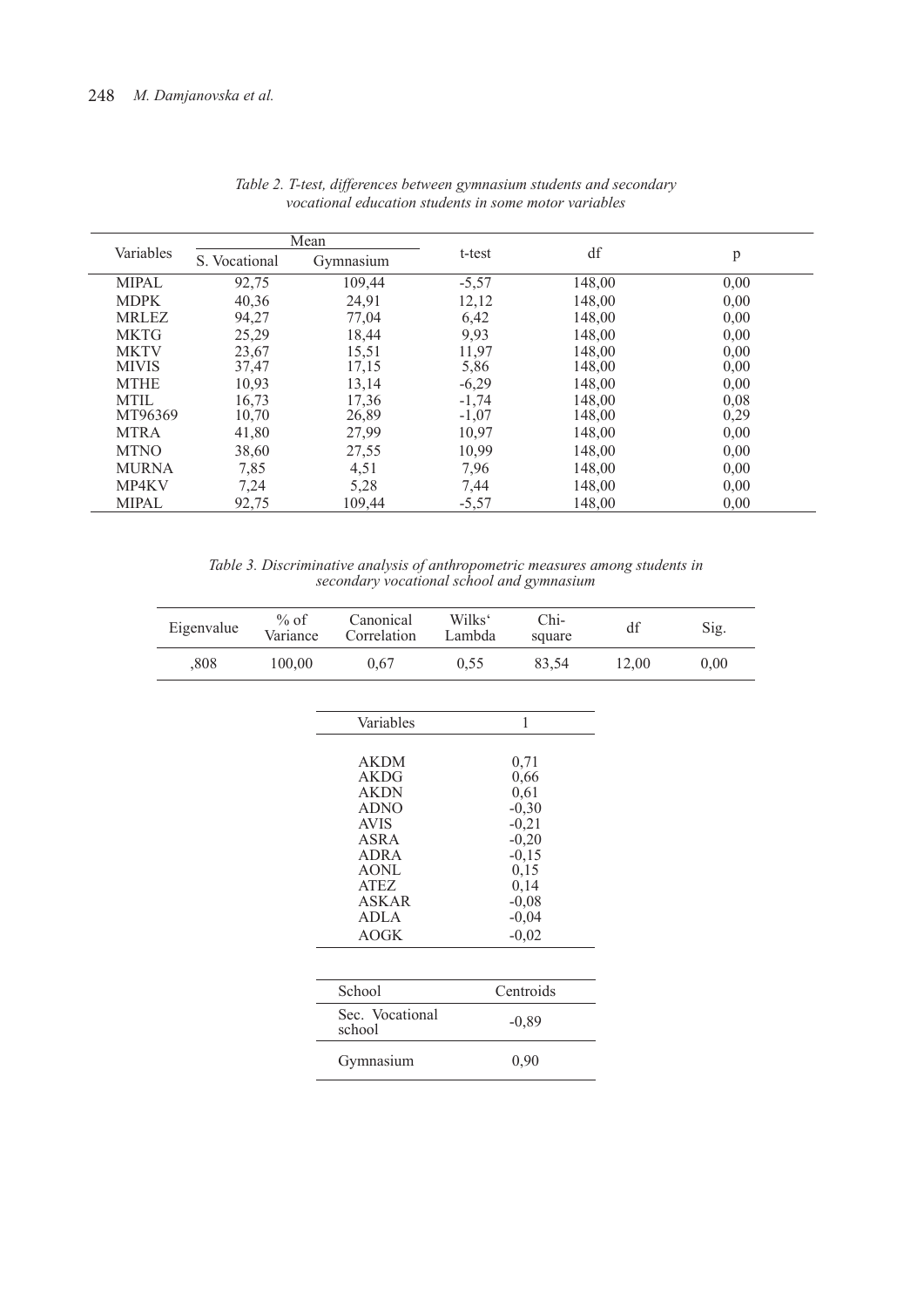| Eigenvalue | $%$ of<br>Variance | Canonical<br>Correlation                                                                                                                                                                  | Wilks'<br>Lambda | Chi-<br>square                                                                                                   | df    | Sig. |
|------------|--------------------|-------------------------------------------------------------------------------------------------------------------------------------------------------------------------------------------|------------------|------------------------------------------------------------------------------------------------------------------|-------|------|
| 3,426      | 100,00             | 0,88                                                                                                                                                                                      | 0,23             | 210,48                                                                                                           | 13,00 | 0,00 |
|            |                    | Variables                                                                                                                                                                                 |                  | 1                                                                                                                |       |      |
|            |                    | <b>MDPK</b><br><b>MKTM</b><br><b>MTNO</b><br><b>MTRA</b><br><b>MKTG</b><br><b>MRLEZ</b><br><b>MURNO</b><br>MP4KV<br><b>MTHE</b><br><b>MIPAL</b><br><b>MIVIS</b><br>MT96369<br><b>MTIL</b> |                  | 0,54<br>0,53<br>0,49<br>0,49<br>0,44<br>0,37<br>0,37<br>0,33<br>$-0,28$<br>$-0,27$<br>0,26<br>$-0,18$<br>$-0,08$ |       |      |
|            |                    | School                                                                                                                                                                                    | Centroids        |                                                                                                                  |       |      |
|            |                    | Secondary<br>vocational                                                                                                                                                                   |                  | 1,84                                                                                                             |       |      |
|            |                    | Gymnasium                                                                                                                                                                                 |                  | $-1,84$                                                                                                          |       |      |

*Table 4. Discriminative analysis of motor abilities among students in secondary vocational school and gymnasium* 

anthropometric measure legs length as well. The other anthropometric measures have smaller projection on the first discriminative function.

According to the extent of the signs of the centroids, it can be determined that the students studying at the secondary vocational school have the lesser percentage of fat weaving and greater legs length from the students studying at the gymnasium.

In order to determine the structural differences in the motor area among the students studying at the secondary vocational school and the gymnasium, the canonically discriminative analysis has been applied as well. In the area of the motor variables (Table 4.) we can notice that the Wilks' Lambda is 0.23, which indicates that the differences among the examinees are on level Sig=0.00. A discriminative function has been derived that substantially discriminates statistically the examinees in the examined area of the motor variables. The quotient of the canonical correlation is 0.88 with which the meaning of the canonic function is explained, i.e. the discrimination of the function. The explained quotient of correlation of the motor tests has the value 210.48, which indicates the existence of statistically important discriminative differences with the examined variables. The centroids values point to the fact that there is a 3.68 reciprocal distance between the students that study at the secondary vocational school and at the gymnasium in the discriminative area, which on the other hand points to the statistically important differences in the motor skills between the two groups of examinees.

The motor test in which the examinees of the first discriminative function differ most is the test "deep bow on bench" (,54), after which follows the tests "body lifting from lying stomach position" (,53), "hand tapping", "leg tapping" (,49), "body lifting from lying back position" (,44), "cross-leg movement from lying back position" and "hand and leg striking" (,37) and "hopping in four squares" (,33). The other motor tests have smaller projection on the first discriminative function.

Depending on the fact how big are the pre-signs of the centroids, we can conclude that the students studying at the secondary vocational school show better flexibility of the lower limbs, have better speed of the frequency of the upper and lower limbs, better developed strength of the abdominal and back musculature and have better developed ability for rhythmical structure (coordination in rhythm).

# **DISCUSSION**

The secondary education in the Republic of Macedonia is being realized through plans and programs for gymnasium education, vocational education and secondary education for students with special educational requirements. The study program for the subject sport and sport activities in the secondary schools is being realized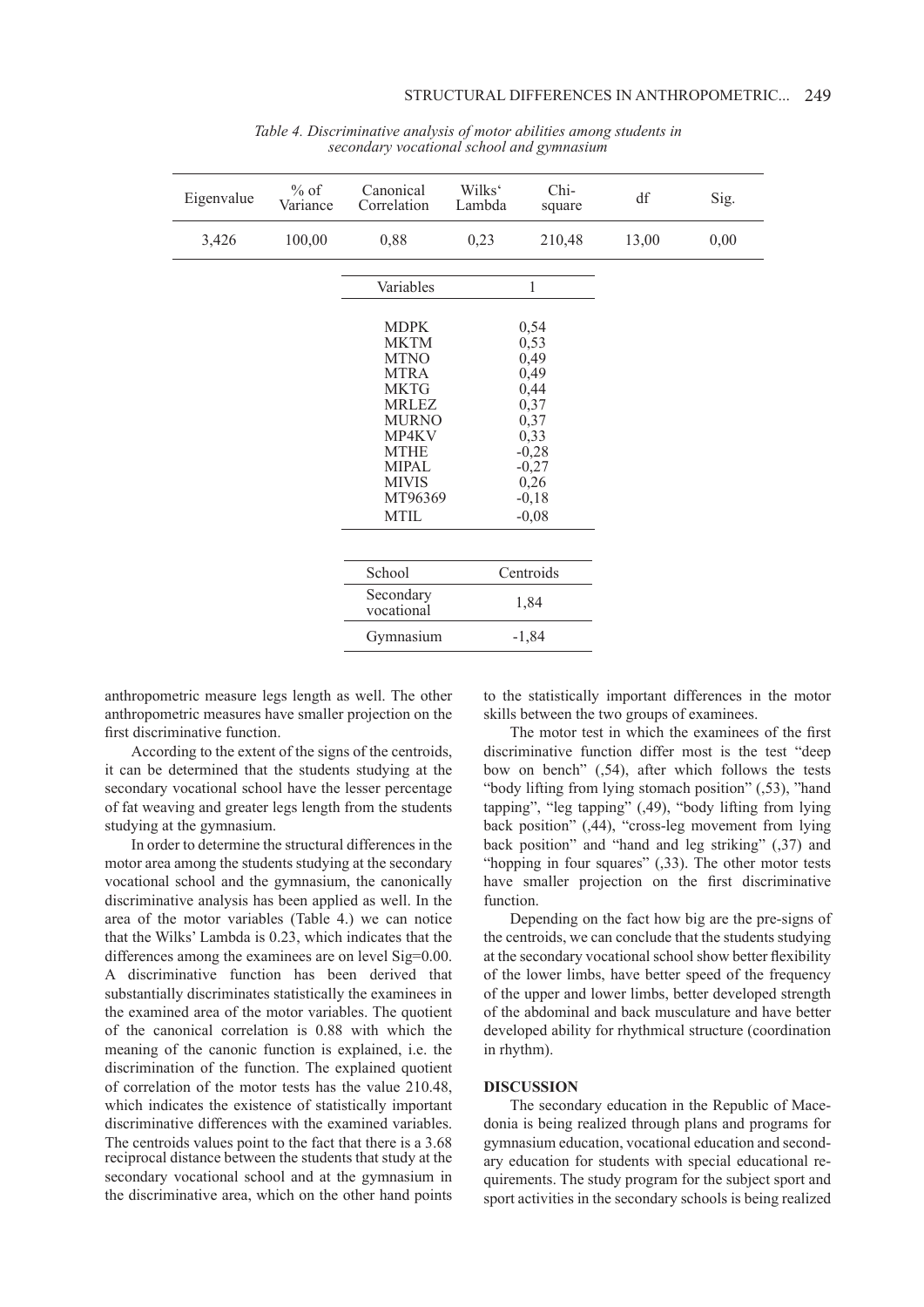# 250 *M. Damjanovska et al.*

in very specific conditions with the help from optimally planned and programmed educational work, with the application of exactly determined operators from kinesiology, methodically organized forms of work, resources, educational procedures, all these led by educated teachers for teaching the specific educational process. Because of this, the development of the motor, morphological and functional abilities in the subject sport and sport activities in the secondary education school can be achieved through the process of physical exercise, which in fact should be systematically and rationally organized and very well controlled (Findak, 1995).

In this research certain anthropometric and motor variables were being applied, for which it was thought that they will show differences with the examined students from the gymnasium and secondary vocational schools, which is exactly what happened, but the differences have become apparent in relation to the students from the secondary vocational school, especially in the area of motor skills, contrary to the research of Segregur (2010); Kova (2007).

The gained differences in the motor efficiency can be explained with the interpersonal factors, i.e. with the biological and psychological background of the results of the tests (Salliss & Owen, 1999), according to Kova (2007). On the basis of the results from the research we can determine the level of the anthropological distinction with the two groups of examinees. The fact that the students from the secondary vocational school showed better results in almost all motor tests is the result of the supplementary "practical classes" which abound with different movement forms, which on the other hand is supported with the fact that certain motor activity in one type of body morphology can directly obstruct the realization of certain kinetic program, while in some other motor activity it can be quite favorable, which can be seen from the research work of Kurelić et al., 1975; Metvejev & Ulaga, 2000; Malacko et al., 2004 (according to Bompa, 2006). These results can be the basis for creation of school curriculum for the subject sport and sport activities in the secondary schools.

#### **CONCLUSION**

On the sample of 150 students aged fourth year from the secondary schools in Veles, divided in two sub-sample groups (75 students from the secondary vocational school and 75 from the gymnasium) 12 anthropometric measures and 13 motor tests were applied. The aim of this research was to determine the differences in the anthropometric variables and the motor skills between the two examined groups. The differences between the two groups have been determined with T-test for big independent samples and canonical discriminative analysis. From the results, with the application of the above specified statistical procedures, we can conclude that in the anthropometric area and in the motor area only one discriminative function has been isolated. The differences in the chosen anthropometric variables and motor tests are in relation to the students from the secondary vocational education. The differences are result not only from the classes in sport and sport activities, but also from the supplementary practice classes (practical work), which is obligatory for the students from the secondary vocational school, and which abounds with different movement forms which have extra influence on the transformation of the anthropological status and which can be noticed especially in the area of the motor skills of the examined samples.

#### **REFERENCES**

- Asllani, I., & Iseni, A. (2015). The impact of some motor abilities on body mass index and some skin folds at 15 years old students. *Research in Kinesiology, 43*(1), 77-80.
- Batričević, D. (2008). Diskriminativna analiza motoričkih i funkcionalnih sposobnost sportskih aktivnih i neaktivnih učenika [Discriminative analysys of the motor and functional abilitues with the sport active and sport passive students. In Serbian.] *Sport Science,* (1), 50-53.
- Bajrić, O., Bajrić, S., & Jovanović, M. (2011). Kanonička povezanost morfoloških karakteristika i bazičnih motoričkih sposobnosti učenika srednje škole [The canonic relation of the morphological characteristics and the basic motor abilities of the secondary school students. In Serbian.] *Sportske nauke i zdravlje, 1*(2), 129-134.
- Bompa, T. (2006). *Teorija i metodologija treninga.* [Theory and methodology of training. In Croatian.] Zagreb: Nacionalna i sveučilišna knjižnica.
- Damjanovska, M., Gontarev, S., & Radisavljević, L. (2013). Determination of measurement characteristics for rhythmic skills assessement tests*. Proceedings of "Effects Of Physical Activiti Application to Anthropological Status With Children, Youth and Adults*" (pp.281-287). Belgrade: University of Belgrade, Faculty of Sports and Pysical Education.
- Findak, V. (1995). *Metodika zdravstvene i telesne kulture u predškolskom odgoju* [Methodics of health and body culture in the pre-school development. In Croatian.] Zagreb: Školska knjiga.
- Freedson, P.S., Cureton, K.J., & Heath, G.W. (2000).Status of field-based fitness testing in children and youth. *Preventive Medicine, 31,* 77-85.
- Gontarev, S., Kalač, R., & Damjanovska, M. (2013). Differences between some functional, anthropometric and motor indicators among the adolescents with different levels of cardio-respiratory fitness*. Proceedings of "Effects Of Physical Activiti Application to Anthropological Status With Children, Youth and Adults*" (pp. 251-258). Belgrade: University of Belgrade, Faculty of Sports and Physical Education.
- Iseni, A. (2013). The influence of some motor skills and anthropometric characteristics in successful sprint running at 200 meters at students of 16 years old. *Activities in Physical Education and Sport, 3*(1), 47-50.
- Matvejev, L.P., & Ulaga, S. (2000). *Основания современной ситемын спортивной тренировки.* [Basis of modern systems sportswear training. In Russian.] Москва: Физкулътура и спорт.
- Kovač, M., Leskošek, B., & Strel, J. (2007). Uporedba morfoloških karakteristika i motoričkih sposonnosti polaznika razlicitih srednjoškolskih [Comparison between the morphological characteristics and the motor skills of the attendants from different secondary school programs. In Croatian.] *Kineziologija, 39*(1), *62-73.*
- Kurelić, N., Momirović, K., Stojanović, M., Šturm, J., Radojević, Ž., & Viskić-Štalec, N. (1975*). Struktura*